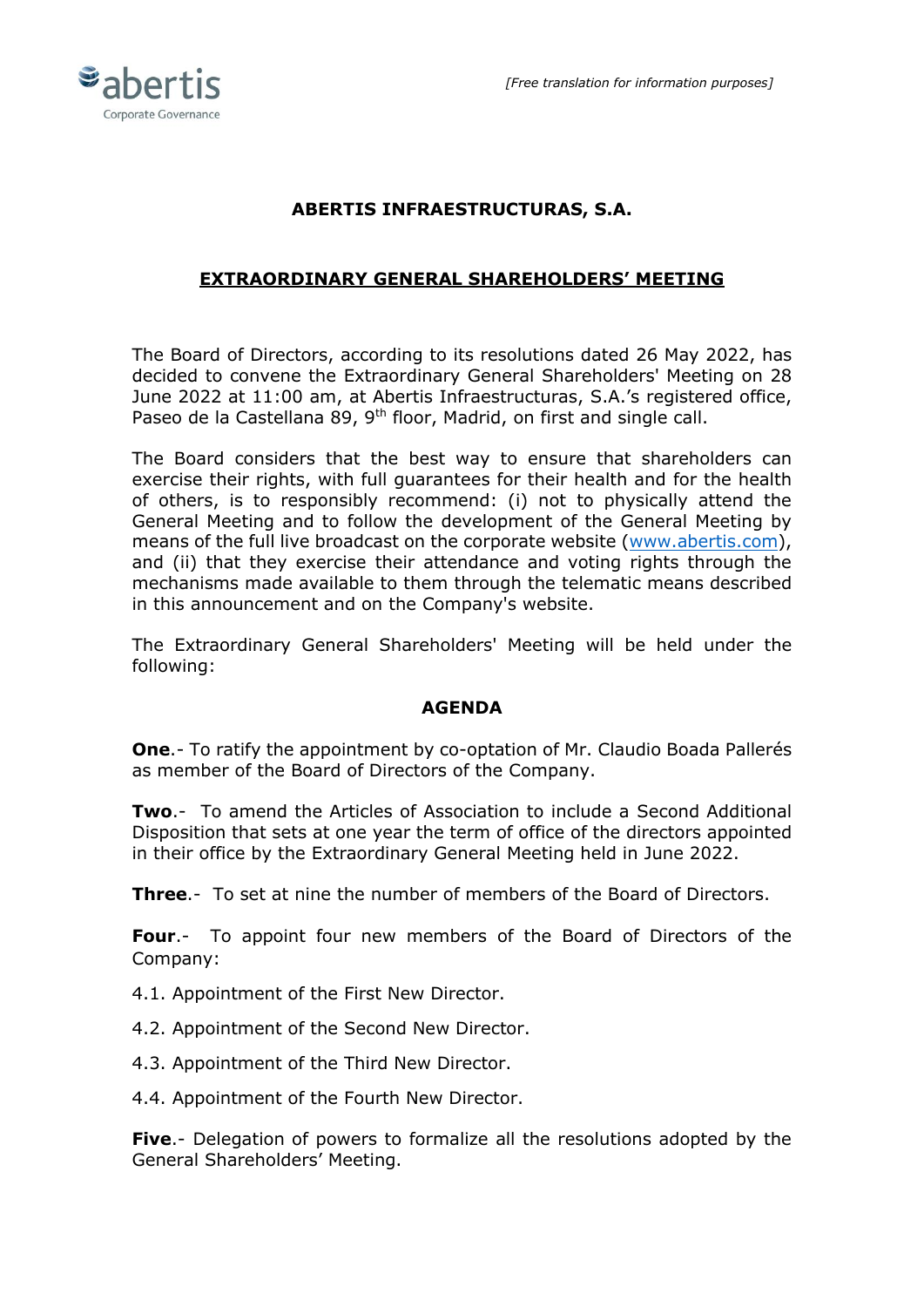

## **SUPPLEMENT TO THE CALL**

In accordance with article 172 of the Law on Capital Companies, shareholders representing at least five percent of the share capital may request that a supplement to this call be published, including one or more items on the agenda. The exercise of this right must be made by means of reliable notification that must be received at the registered office, Corporate Governance department (Paseo de la Castellana, 89, 9<sup>th</sup> floor, Madrid), within five days following the publication of this call.

### **RIGHT TO INFORMATION**

In accordance with the provisions of Article 197 of the Law on Capital Companies and in the Company´s Articles of Association, until the seventh day prior to the day on which it is planned to hold the Shareholders' General Meeting being convened, shareholders (attending personally or remotely) may, in writing or orally during the meeting, may pose questions and/or request any information or clarifications as they deem necessary from the Board of Directors regarding the items on the agenda.

Shareholders are informed that, for further information regarding the method of exercising their rights in relation to the Meeting, they can contact the Corporate Governance department of Abertis, by telephone on +34 93.230.50.00 or by email [\(jge2022@abertis.com\)](mailto:jge2022@abertis.com).

### **RIGHT OF ATTENDANCE, REPRESENTATION AND VOTE**

#### **1.- Right of attendance.**

Shareholders may attend the Meeting, physically or by telematic means, if they hold, individually or collectively, 1,000 or more shares that, at least five days prior to the date of the Meeting, have been recorded in the registers of the Company "Sociedad de Gestión de los Sistemas de Registro, Compensación y Liquidación de Valores, S.A." (Iberclear) and entities affiliated thereto.

- a) Shareholders who wish to attend physically the Meeting shall:
	- Inform the Company, by sending a written notice addressed to the registered office, Corporate Governance Department, Abertis Infraestructuras, S.A., Paseo de la Castellana, 89, 9<sup>th</sup> floor, Madrid, or to the following e-mail address [jge2022@abertis.com,](mailto:jge2022@abertis.com) 48 hours before the holding of a General Meeting, in order to be able to comply with the appropriate social distancing measures recommended due to the health crisis caused by COVID-19, in accordance with which the aforementioned General Meeting will be held.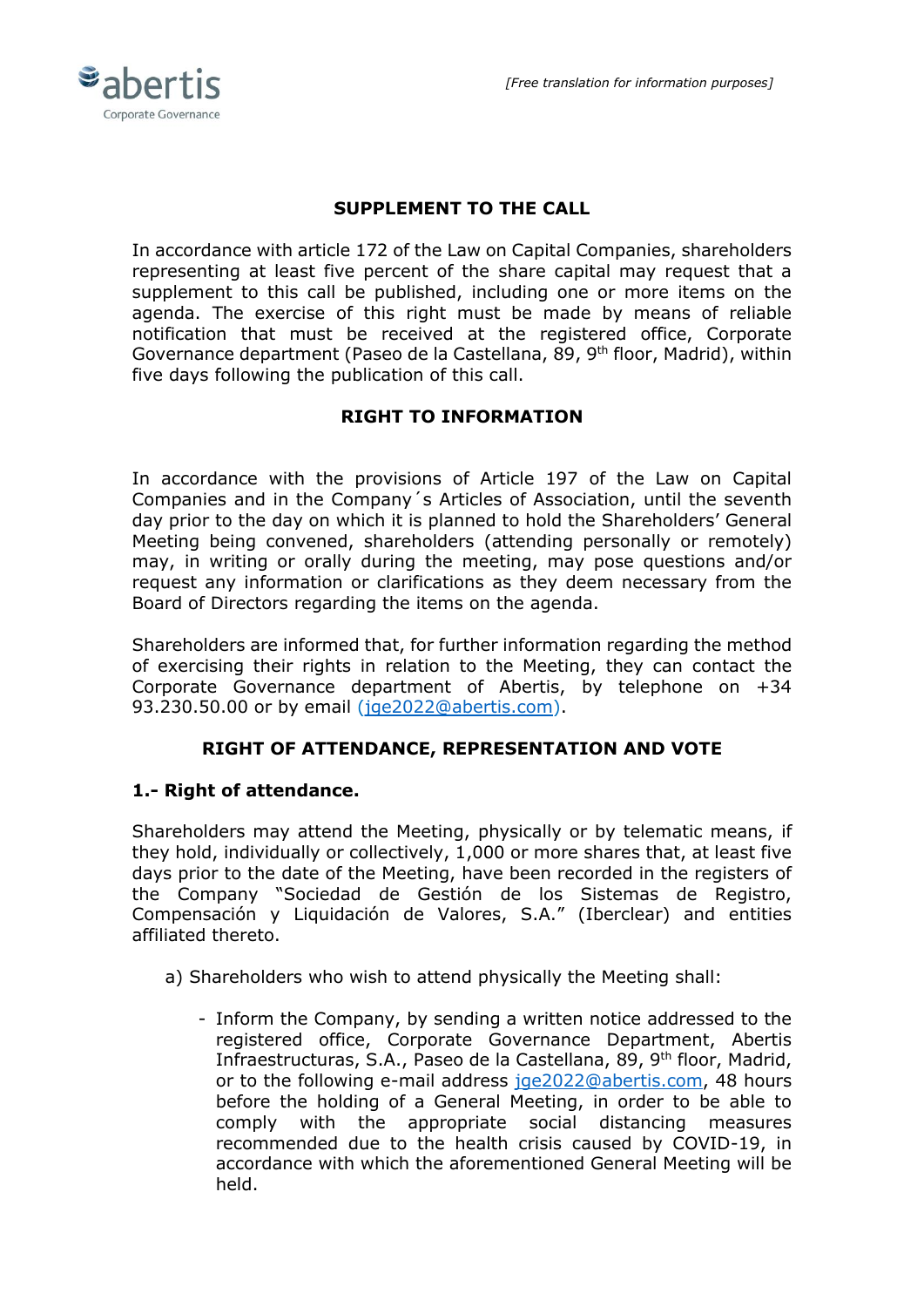

- Attend the Meeting with the corresponding attendance card issued by the entities affiliated to Iberclear or by the Company with the National Identity Card or any other official document, in force, generally accepted for these purposes to prove their identity.
- b) Shareholders who wish to attend the meeting by telematic means shall be registered through the "Telematic attendance" section in the Company's website ([www.abertis.com\)](http://www.abertis.com/) before the Meeting and no later than 10:30 hours on the Meeting's date, proving their identity recognized by means of an electronic national identity card or a recognized, valid and in force electronic certificate, in accordance with the provisions of Law 6/2020, of 11 November, regulating certain aspects of reliable electronic services, together with a scanned copy of the Attendance Card issued by their bank, and follow the instructions described in the aforementioned section of the Company's website. The entire Meeting will be retransmitted in real time through the Company's website.

# **2.- Representation.**

In accordance with article 184.2 of the Law on Capital Companies, each shareholder with voting rights in the General Meeting may be represented by any person, complying with the requirements and formalities required by the Articles of Association and by the Law on Capital Companies.

Each shareholder entitled to vote at the General Meeting may be represented by any person and the proxy may be evidenced:

(i) In writing:

To authorise their representation in writing, shareholders shall send to the Corporate Governance department (Paseo de la Castellana, 89, 9<sup>th</sup> floor, Madrid) the document by which they authorise their representation by proxy or the attendance card for the Meeting issued by the depositary entities, duly signed, and with the section containing the authorisation for conferring representation filled in, and which includes the request for instructions for the exercise of the right to vote and states the direction of the vote to be taken by the proxy for each of the items on the agenda.

ii) By electronic means:

Shareholders who are entitled to attend may delegate their representation to a shareholder or to any natural or legal person by means of electronic communication prior to the Meeting. To make use of this faculty, the delegating shareholder must have an electronic national identity card or a recognized, valid and in force electronic certificate, in accordance with the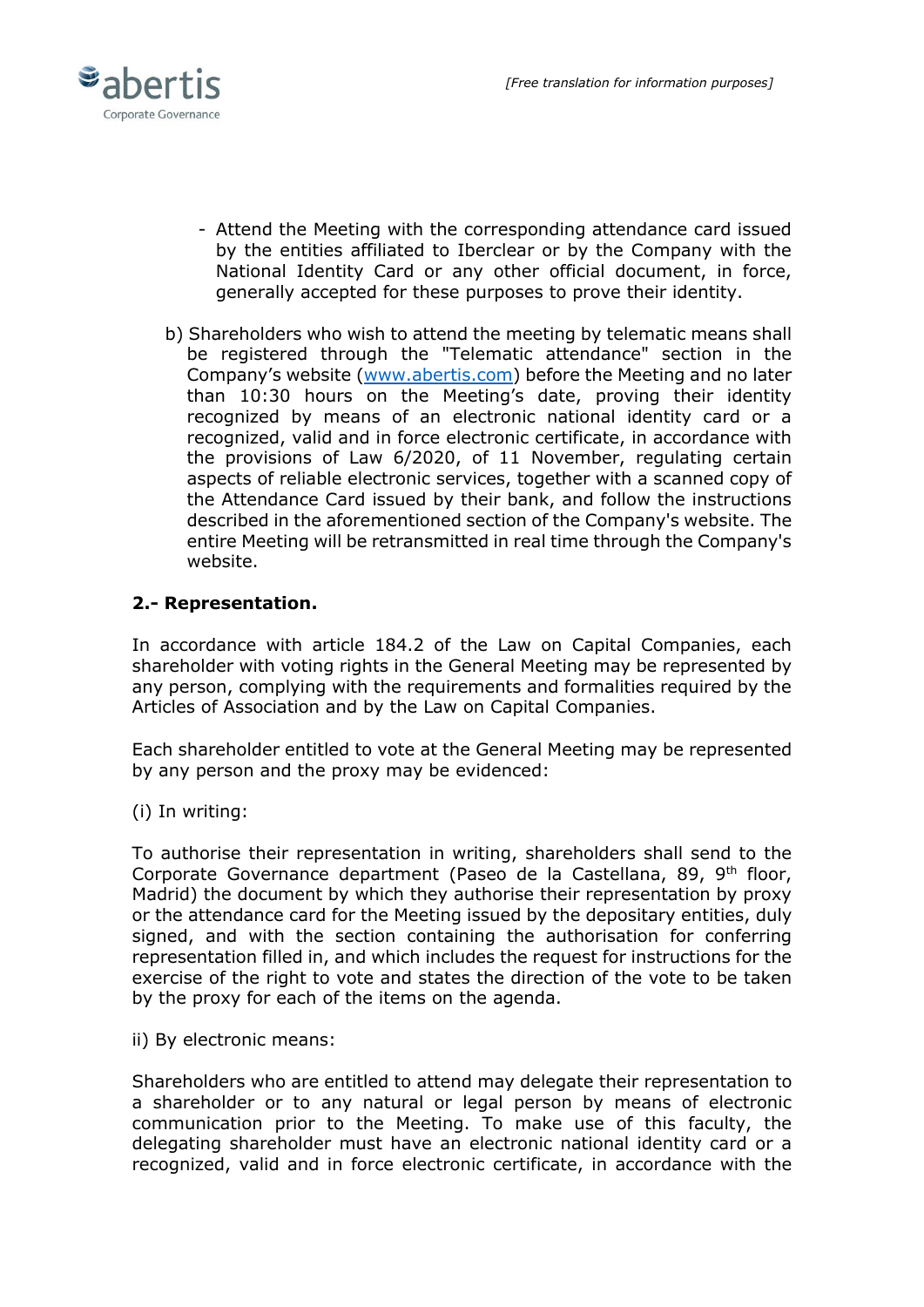

provisions of Law 6/2020, of 11 November, regulating certain aspects of reliable electronic services.

Shareholders with the right of attendance who wish to delegate their representation must do so through the Company's website [\(www.abertis.com\).](http://www.abertis.com)/) They shall prove their identity by means of an electronic national identity card or an electronic certificate, in accordance with the instructions set out in the section "Extraordinary General Meeting 2022/Electronic Delegation" of the aforesaid website.

The delegation in writing and the electronic delegations must be made at least one day before the date stated for the Meeting, therefore, before 00:01 a.m. on 27 June, 2022.

In the event that no precise instructions are given, it shall be assumed that the proxy representative will vote in favour of the proposals on the agenda. The proxy may represent more than one shareholder without limitation as to the number of shareholders represented and may cast different votes in accordance with the instructions given by each shareholder.

In the event that no instructions are given due to matters not included on the agenda or no voting instructions have been given regarding proposals not formulated by the Board of Directors, the proxy representative shall vote in the manner he/she deems most convenient for the interests of the Company and of the shareholder he/she represents.

Any proxy which does not state the representative to whom it is granted, shall be deemed to be granted to the Chairman of the Board of Directors.

The physical attendance of a shareholder to the Meeting shall revoke any delegation that he/she may have made previously, as well as the disposal of his/her shares of which the Company was aware at least five days prior to the date of the Meeting. Likewise, the delegation shall always be revocable by the same means by which it was made.

#### **3.- Vote.**

Shareholders with the right of attendance may cast their vote in person by attending the General Meeting (physically or by telematic means) or may cast a remote vote by the following means:

(i) By post:

In order to exercise the right to vote remotely by this means, the shareholder shall send the attendance card duly filled in and signed in the space reserved for voting, to the registered office, Corporate Governance Department, Abertis Infraestructuras, S.A., Paseo de la Castellana, 89, 9<sup>th</sup> floor, Madrid.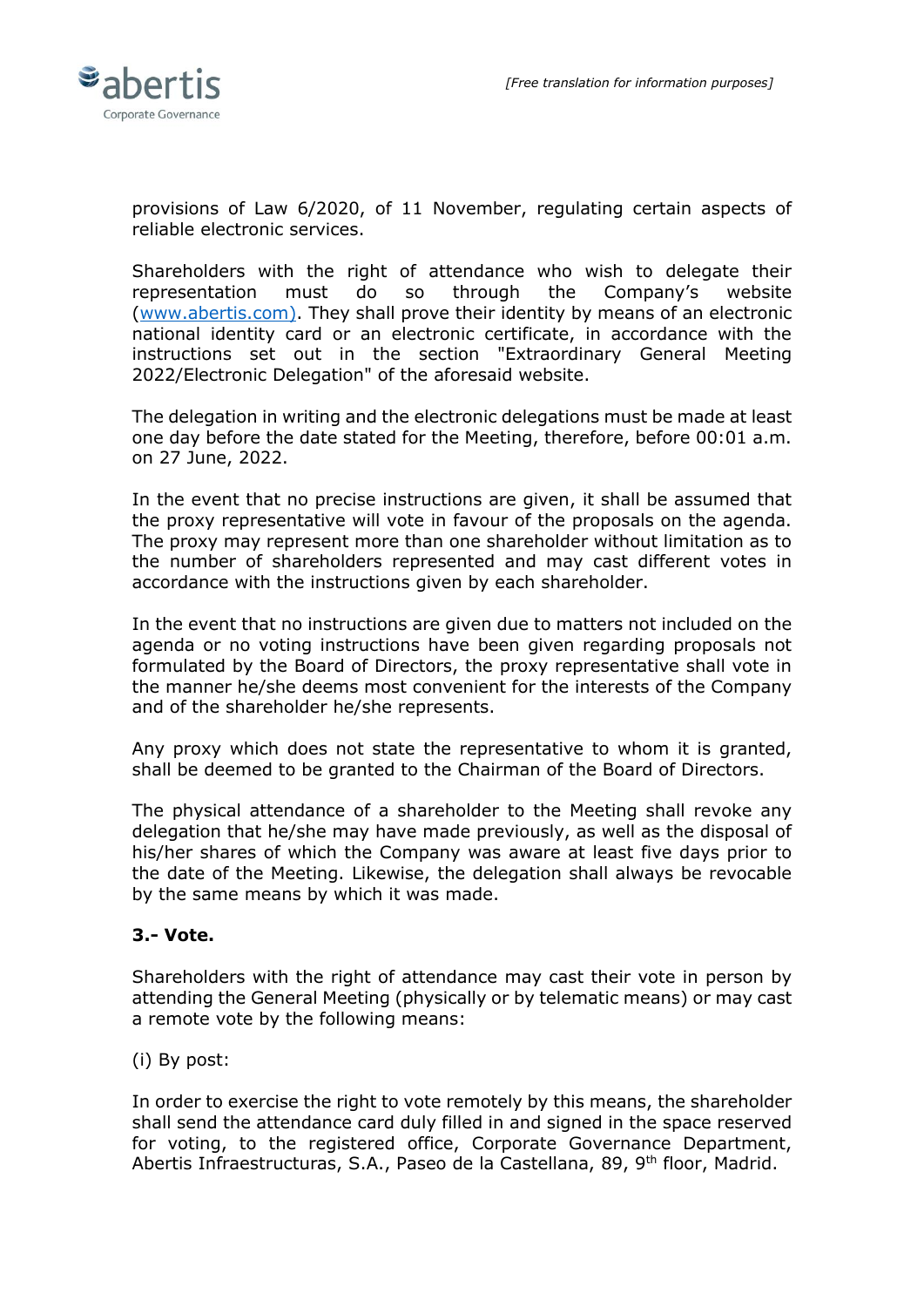

(ii) By electronic means:

Shareholders with the right of attendance may also exercise their right to vote electronically. To do so, shareholders must have an electronic national identity card or a recognized, valid and in force electronic certificate, in accordance with the provisions of Law 6/2020, of 11 November, regulating certain aspects of reliable electronic services.

Electronic votes must be cast through the company´s website [\(www.abertis.com\)](http://www.abertis.com/), and by following the instructions for this purpose that are specified in each of the screens of the program drawn up for the exercise thereof.

Shareholders wishing to vote by electronic means must prove their identity through an electronic national identity card or an electronic certificate, in accordance with the instructions set out in the section "Extraordinary General Meeting 2022/Electronic Vote" of the aforesaid website.

Remote voting must be received by the Company at least one day prior to the date scheduled for the Meeting, therefore, before 00:01 a.m. on 27 June, 2022.

Shareholders who cast their vote in the aforementioned terms shall be deemed to be present for the purposes of constituting the meeting. Consequently, proxies issued previously shall be deemed revoked and those granted subsequently shall be deemed not to have been granted.

Any shareholder who casts his/her vote by post or by electronic means without making a mark in any or none of the checkboxes intended to indicate his/her vote in respect of the items on the agenda, shall be deemed to vote in favour of the respective proposals. Unless otherwise specified, the Chairman of the Board of Directors shall be deemed to be the proxy representative, in relation to the proposed resolutions not drawn up by the Board of Directors or on the items not included on the agenda. The rules regarding shareholders´ representation shall also apply to the vote.

Any remote votes cast shall be annulled by the physical attendance at the Meeting of the shareholder that has issued said votes, or by the disposal of their shares of which the Company has knowledge at least five days before the date set for the Meeting.

The Company reserves the right to amend, suspend, cancel or restrict the electronic voting and/or delegation mechanisms when required or imposed due to technical reasons or security concerns.

The Company shall not be liable for any damages that may be caused by overload, breakdowns, damage to lines, connection faults or similar occurrences beyond its control which temporarily prevent the use of the electronic delegation systems and/or voting by electronic means.